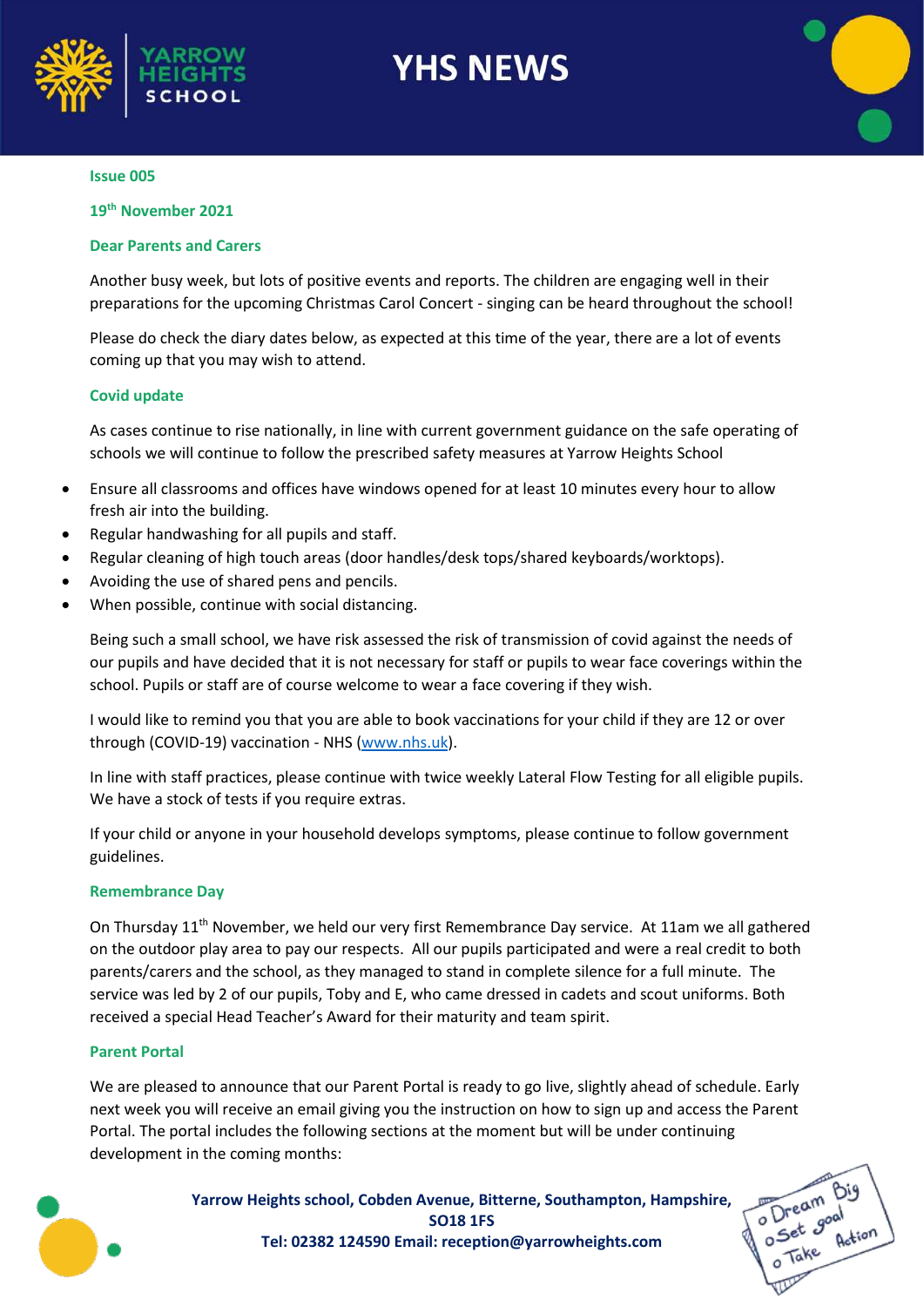



#### *Communication*

News - A direct link to the latest and past Newsletters

Term dates

Communications History - access to any emails that you have been sent

### *Pupil Profile*

This includes links to your child's timetable, attendance record, and leave you may have requested for appointments, and a record of rewards and certificates they have received.

#### *School Information*

Links to teachers that teach your child and links to useful websites.

#### *My Account*

This area allows you to check the contact details we have for you on record are correct. You can also change your portal login email and password form here.

#### **Personal Data**

If you have moved house or changed contact numbers/email address please notify us with the changes [lou.watts@yarrowheights.com](mailto:lou.watts@yarrowheights.com)

If you require any help with accessing the portal, please contact [Sarah.wilson@yarrowheights.com](mailto:Sarah.wilson@yarrowheights.com)

### **Dates for the Diary**

### **Friday 19th November: Children in Need**



Today was our non-uniform day to raise donations for the Children in Need charity. Thank you to everyone who supported this excellent cause. Let's hope the hours of deliberation of *'What should I wear'* wasn't too exhausting!

### **Friday 26th November: Film Crew**

Over the next few months, we will be re-designing our website, part of which will include an online video in and around the school. With individual parental agreement, some children will be videoed with their teacher engaging in a specific lesson. The appropriate parental consents have been given, and children without consents will be sensitively excluded so there is no breach of the permissions Agreement. The film crew will be on site on Friday  $26<sup>th</sup>$  to commence this project. We will keep you fully informed as the project develops.

### **Friday 3rd December: Monthly Parent/Carer Drop-in 1115 – 1215**

Helen, our occupational therapist, will be delivering a short workshop on the Zones of Regulation. '*The Zones' is a systematic, cognitive-behavioural approach used to teach us how to regulate our feelings, energy and sensory needs in order to meet the demands of the situation around us. Th*e curriculum is designed in a child friendly, accessible way to support individuals to develop skills that will help then to self-regulate.

There will be the opportunity for a discussion afterwards over a coffee. For those parents who are unable to attend this session, we are happy to email the presentation.



**Yarrow Heights school, Cobden Avenue, Bitterne, Southampton, Hampshire, SO18 1FS Tel: 02382 124590 Email: reception@yarrowheights.com**

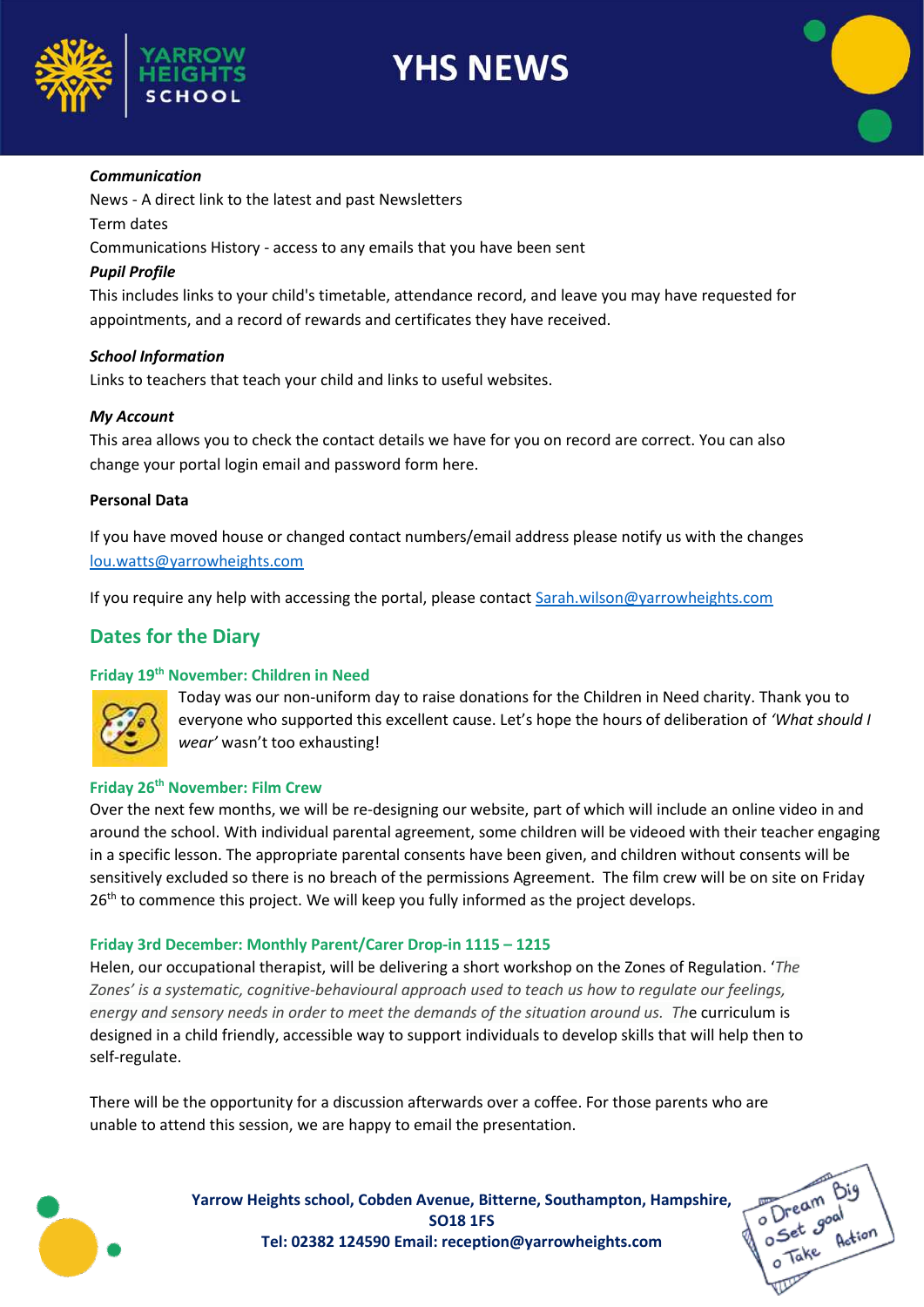



If you would like to attend this workshop, or wish to receive a copy of the presentation, please drop an email to [lucy.macmillan@yarrowheights.com.](mailto:lucy.macmillan@yarrowheights.com.)

#### **Thursday 9th December: 1630 – 1900: Parents' and Carers' Evening**

Our Parents' Evening will take place on **Thursday 9th December from 16:30 – 19:00.** We intend to allocate a full hour for each child for you to meet their Form Tutor and their subject teachers and therapist. Parents are therefore invited to share with us the most suitable hour's slot between 1630 and 1900. (for example, 1700-1800 or 1820 – 1920). We will then endeavour to book in 5-minute appointments during this hour for parents to meet with their child's teachers, form tutor, our therapy team and senior staff.

During the appointment, you can expect to see examples of your child's work and receive an update about their progress from each member of staff. We have completed baseline assessments for most children and our teachers and therapists now know most of the pupils well (apart from those who joined recently) so the conversations should be very useful to all.

Light refreshments will be provided in The Hub, where our teachers and therapists have room to spread out and speak individually to parents. Parking is available on site.

### **Parents' Evening Response**

**Should you wish to attend the parents evening on Thursday 9 th December, please email [reception@yarrowheights.com;](mailto:reception@yarrowheights.com) indicating:**

- **Your designated hour. We will do our best to accommodate you.**
- **Any staff names or subject areas you are particularly interested in having a conversation with.**
- **We will then send you an individual appointment schedule via email.**
- **If you are unable to attend, please let us know whether you would like a 20-minute virtual meeting via Teams with your child's Form Tutor. These arrangements can be made directly with the Tutor at your mutual convenience.**

Please do bring your child, if they would like to come.

### **Friday 10th December – Save the Children Christmas Jumper Day**



For a small voluntary donation to the Save the Children charity, YHS pupils and staff are invited to wear a Christmas jumper on this day instead of their school fleece/jumper. The more festive the better!

### **Wednesday 15th December - Yarrow Heights Christmas Lunch**

Full Christmas lunch with all the trimmings! Pupils and staff dine together in a festive ambiance



**Yarrow Heights school, Cobden Avenue, Bitterne, Southampton, Hampshire, SO18 1FS Tel: 02382 124590 Email: reception@yarrowheights.com**